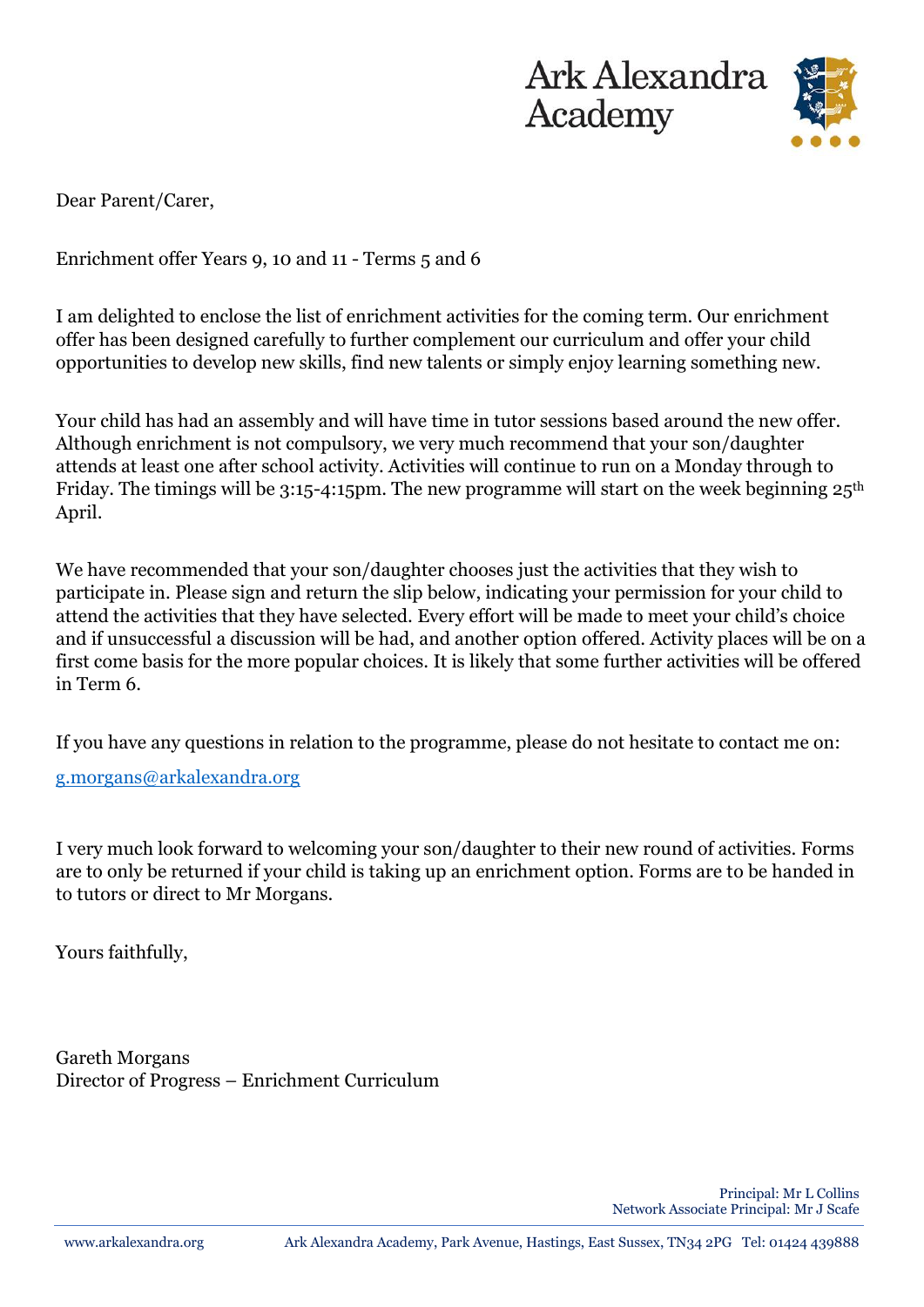



## **Please hand this form into staff on the gate in the morning.**

I …………………………………………………………..confirm that I am happy for my child to attend the above activities.

Date: ………………………………………..

Please select from the following options:

| <b>Activity</b>         | <b>Staff</b> | Location                | When?               |
|-------------------------|--------------|-------------------------|---------------------|
| <b>AQUA</b>             | OKE/LWR      | U <sub>36</sub>         | Thursday            |
| Athletics               | PE Dept      | <b>Athletics Track</b>  | Monday              |
|                         |              | <b>Lower Sports</b>     | <b>Monday Break</b> |
| Basketball (Year 11)    | <b>GMS</b>   | Hall                    | $\overline{2}$      |
| Basketball (Year 9 and  |              | <b>Lower Sports</b>     | Wednesday           |
| 10)                     | <b>GMN</b>   | Hall                    | Break 1             |
| <b>CCF</b>              | <b>NBU</b>   | <b>CCF Hut</b>          | Tuesday             |
| <b>Charity Club</b>     | <b>ECL</b>   | Library                 | Thursday            |
| Cricket                 | GMN/GMS/LMC  | <b>Blue Sports Hall</b> | Wednesday           |
| D&T Year 11             |              |                         |                     |
| Coursework              | <b>KHA</b>   | L14                     | Thursday            |
| Dance                   | <b>EVA</b>   | Dance Studio            | Tuesday             |
| <b>Debating Society</b> | RYA/JGI      | U <sub>28</sub>         | Tuesday             |
| Drama                   | <b>NWH</b>   | Drama Studio            | Wednesday           |

Principal: Mr L Collins Network Associate Principal: Mr J Scafe